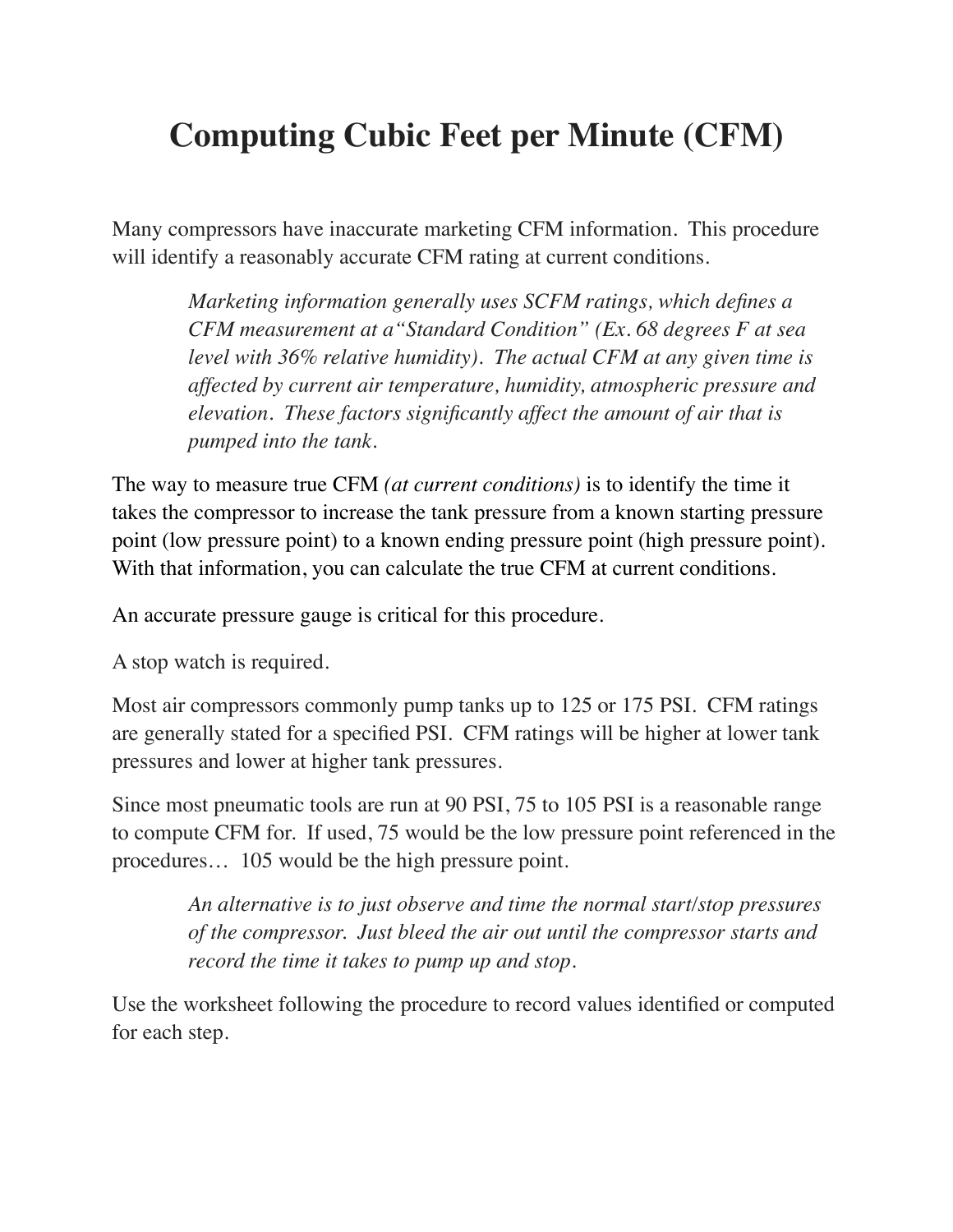#### **(1) Identify the volume of your air compressor tank in cubic feet.**

If the number of gallons in the tank is known, divide that number by 7.48.

*If the number of gallons isn't known, compute the cubic feet in the tank using the following formulas.*

*(A). 3.1416 (Pi) times radius-squared (inches) times length-of-the-tank (inches)* 

> *If the tank ends are rounded, measure from the end of one round to the start of the round on the other end of the tank. Use this value for the length (adjust if desired).*

*(B). Divide the result from (A) by 1728*

Record the answer as the number of cubic feet in the compressor tank.

#### **(2) Prepare the compressor and initiate the measurement.**

*Preparation entails ensuring the compressor is running and the tank pressure is at least 10-15 PSI lower than the low pressure point.*

Record the low pressure point to be used during the measurement.

Open a valve to release air from the compressor tank. When the pressure reaches 10-15 PSI lower than the low pressure point, close that valve.

> *If you are using 75 to 105 PSI for the low-high pressure range, you would let air out of the compressor until the tank gauge reads 65 PSI or less).*

Watch the tank gauge as the pressure increases and start a stopwatch when the pressure reaches the low pressure point.

#### **(3) Observe and time the pressure increase.**

When the tank pressure reaches the high pressure point, stop the stopwatch.

*If the compressor stops before the tank pressure reaches the high pressure point, stop the stopwatch and use the pressure achieved as the high pressure value.*

Record the high pressure value.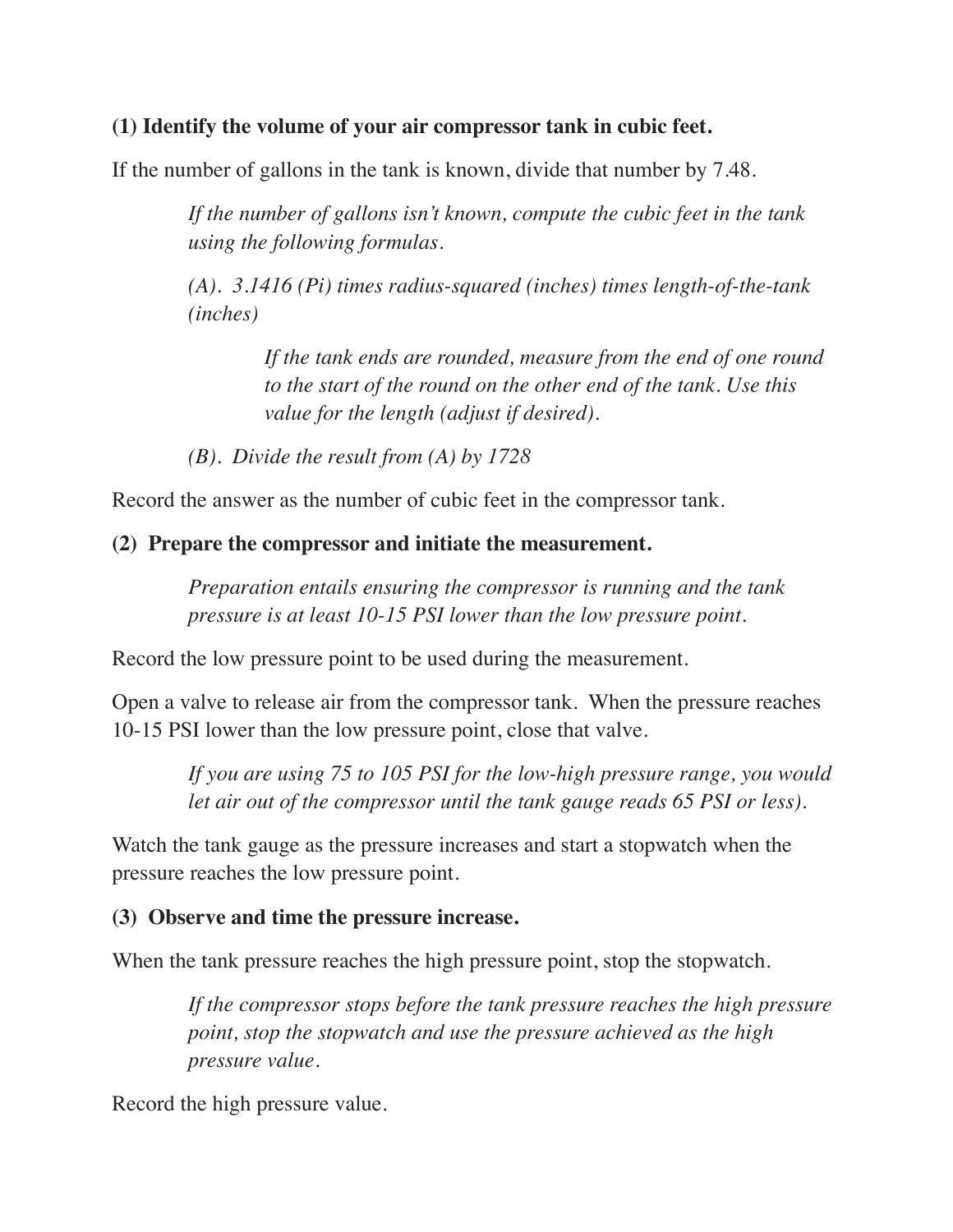## **(4) Convert the time observed on the stopwatch to minutes.**

Record the time in minutes.

#### **(5) Compute pressure rise value.**

Subtract the low pressure value from the high pressure value.

Record the result as the difference in pressures.

## **(6) Compute the Atmospheric Pressure Units added to the tank.**

Divide the result from Step (5) by 14.7.

Record the result as the Amount of atmospheric pressure units added

# **(7) Compute the number of cubic feet the compressor pumped.**

Multiply the volume of the tank (expressed in cubic feet, recorded in Step 1) by the amount of atmospheric pressure units added during the pressure increase (calculated in Step 6).

Record the answer as the cubic feet the compressor pumped

#### **(8) CFM computation.**

Divide cubic feet pumped (results of Step 7) by the minutes recorded in Step 3.

# **The result will be the CFM of the compressor for the pressure range measured** *(at current conditions)***.**